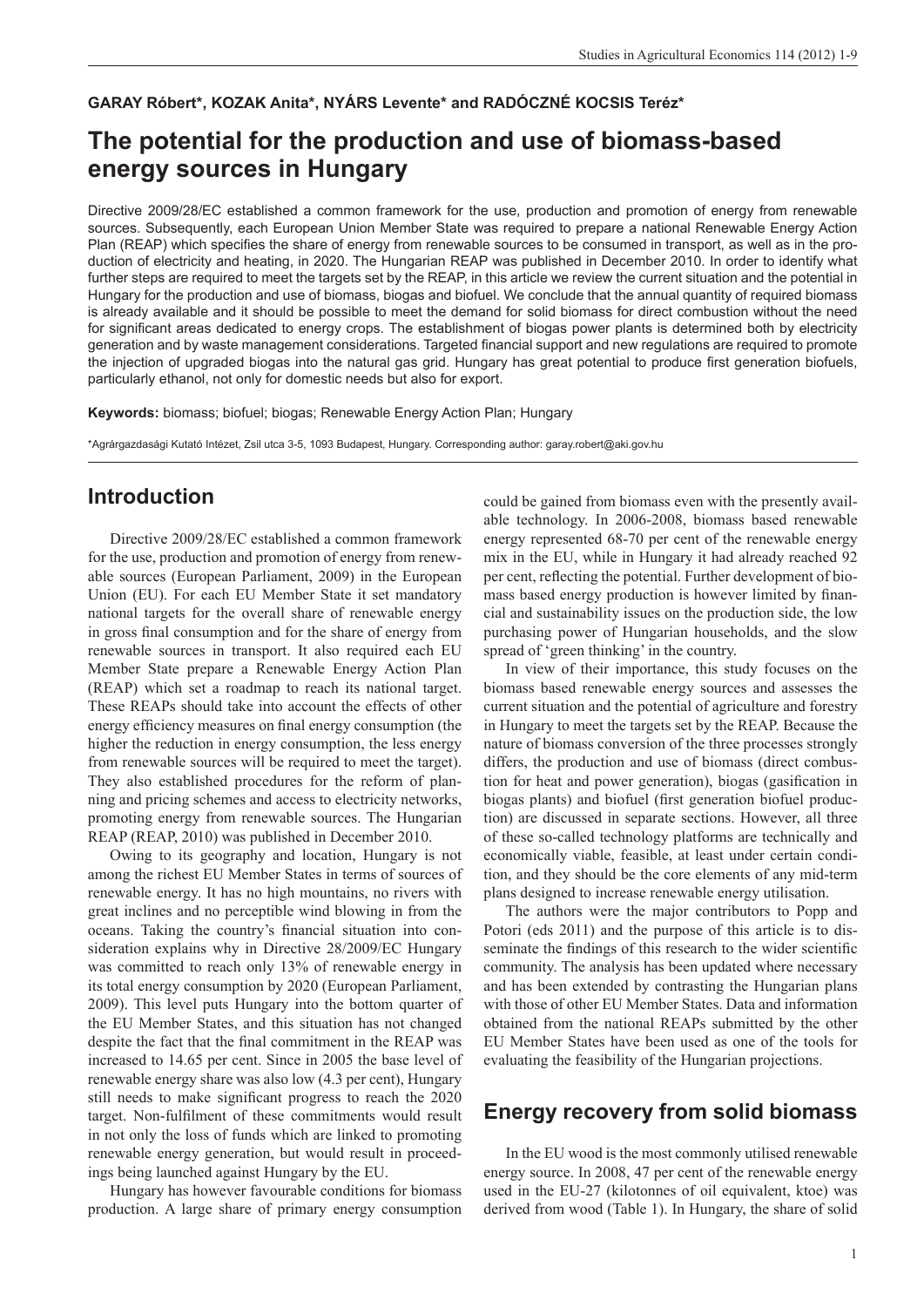biomass in green energy production increased from 75 per cent in 2008 to 83 per cent in 2010 (REAP, 2010).

While in most EU Member States primarily water and wind power plants produce green electricity, in Hungary combustion of solid biomass provides the bulk of renewable electric power. But, due to the inefficiency of the power plants, only 3.6 per cent of the overall electricity production was generated from renewable sources in 2009 (Őri, 2010). Despite this, 73 per cent of the green electricity was produced by the combustion of biomass in 2008 (Őri, 2010; Stróbl, 2010). Since it is unlikely that the share of wind energy and hydropower will increase in the next few years (REAP, 2010), in the near future it will be necessary to increase the efficiency of the power plants in order to use the available biomass more effectively.

Table 1: Renewable energy usage for heating, cooling and electricity in the EU-27 and in Hungary, 2006-2008 (ktoe).

|                   |        | <b>EU-27</b> | <b>Hungary</b> |                |       |                |
|-------------------|--------|--------------|----------------|----------------|-------|----------------|
|                   | 2006   | 2007         | 2008           | 2006           | 2007  | 2008           |
| Solar energy      | 989    | 1,265        | 1,729          | $\overline{c}$ | 3     | $\overline{4}$ |
| <b>Biomass</b>    | 87,332 | 97,807       | 102,315        | 1.245          | 1,288 | 1,520          |
| Wood              | 65,222 | 67,344       | 69,677         | 1,128          | 1,146 | 1,244          |
| <b>Biogas</b>     | 4,871  | 7,201        | 7,586          | 12.            | 17    | 22             |
| Other             | 10,969 | 14,438       | 14,848         | 94             | 108   | 92             |
| Geothermal energy | 5,562  | 5,751        | 5,778          | 86             | 86    | 96             |
| Hydropower        | 26,537 | 26,666       | 28,147         | 16             | 18    | 18             |
| Wind energy       | 7,077  | 8,971        | 10,165         | 4              | 9     | 18             |

Source: Eurostat

There is very little reliable information on the available quantities of the different types of biomass and their energy potential in Hungary. The data are scattered throughout the literature and usually consist only of the calorific value of the different types of biomass, so this information cannot be used for estimating the potential of Hungarian biomass. Thus, in order to do so, we firstly estimated the available amount of solid biomass from different sources, and then calculated the energy potential of the biomass that can be used for electricity and thermal energy production.

About 13 million  $m<sup>3</sup>$  of wood is produced every year from the two million hectares of forests in Hungary. Of this, 10.5 million m3 (about 7.5 million tonnes) can be lumbered in a sustainable way. By comparison, every year only 7 million  $m<sup>3</sup>$  (about 5.3 million tonnes) was logged in the last decade and about 50 per cent of this amount was utilised for energy generation (REAP, 2010). Assuming that 50 per cent of the sustainable potential is firewood, currently only 67 per

cent of this energy source is utilised. In addition to the timber, every year about 300-400 thousand tonnes (according to the REAP,  $1.4$ -1.5 million m<sup>3</sup>, namely 1.1 million tonnes) of logging waste remains in the forest because it cannot be collected with the commonly used technologies (Jung, 2009).

Every year about  $700,000 \text{ m}^3$  (525,000 tonnes) of wood by-products (waste wood, wood chips) are generated in the wood processing plants (REAP, 2010). Because these are often contaminated with chemical substances, only about 50 per cent of the resulting quantity, mostly sawdust and bark, can be used for energy production (Szűcs and Szemmelveisz, 2002).

After the forest timber, agricultural by-products provide the next highest amount of biomass. Every year 4-4.5 million tonnes of straw originates from the production of grain cereals and of this about 2.4-2.8 million tonnes could be used for energy production in a sustainable way. In addition, 8-10 million tonnes of maize stover is produced annually (more than the weight of the grain). About 2.5-3.0 million tonnes of maize stover could be utilised as biomass for energy production (Biomassza Termékpálya Szövetség, 2008). In addition, a significant amount of sunflower stems and oilseed rape straw is produced annually, as is about 150-200 thousand tonnes of vineyard biomass and a further 400-500 thousand tonnes of orchard biomass. Although the heating value of these horticultural by-products is very similar to wood, and the wood chips thus produced can easily be stored and transported, at the moment most of the resulting biomass is either burnt on site or is chopped and ploughed into the soil. So at present most agricultural biomass is not used for energy production. The biggest problem is the lack of suitable combustion technology owing to the high investment costs. Because there is only a small number of plants and furnaces that can run on biomass, the by-products would have to be transported a long way to the place of utilisation (Marosvölgyi, 2010).

There are 400 hectares of perennial and 2,122 hectares of herbaceous energy crops in Hungary (REAP, 2010). On this production area, assuming an average yield of 20 tonnes ha<sup>-1</sup>, about 50,000 tonnes of biomass is produced annually. Although there is increasing interest in growing energy crops, the production area has not changed significantly in recent years. The main reason for this is that the price for chips is almost the same as the price of firewood, but the production of wood chips from energy crops is more expensive than logging. Therefore the production of energy crops can only be envisioned if the distance to the recipient plant is no

**Table 2:** Estimated amount of the available solid biomass for energy recovery in Hungary (thousand tonnes).

|                                         | <b>Potentially available</b><br>biomass    | <b>Biomass used for com-</b><br>bustion in 2009 | <b>Available biomass on</b><br>medium term | <b>Estimated consumption</b><br>of biomass in 2020 |
|-----------------------------------------|--------------------------------------------|-------------------------------------------------|--------------------------------------------|----------------------------------------------------|
| Forestry (firewood)                     | 3.439<br>(ca. 4.6 million m <sup>3</sup> ) | 2,644                                           | 3,250                                      | 2,114                                              |
| Logging waste                           | 400<br>(ca. 533,000 m <sup>3</sup> )       |                                                 |                                            |                                                    |
| By-products from orchards and vineyards | 700<br>(ca. 933,000 m <sup>3</sup> )       |                                                 |                                            |                                                    |
| By-products from the wood industry      | 260                                        | 260                                             | 550                                        | 231                                                |
| Energy crops                            | 50                                         | 50                                              | 5,600                                      | 1,914                                              |
| Agricultural by-products                | 8,500                                      | $\theta$                                        | 5,400                                      | 3,522                                              |

Source: REAP (2010) and calculations of AKI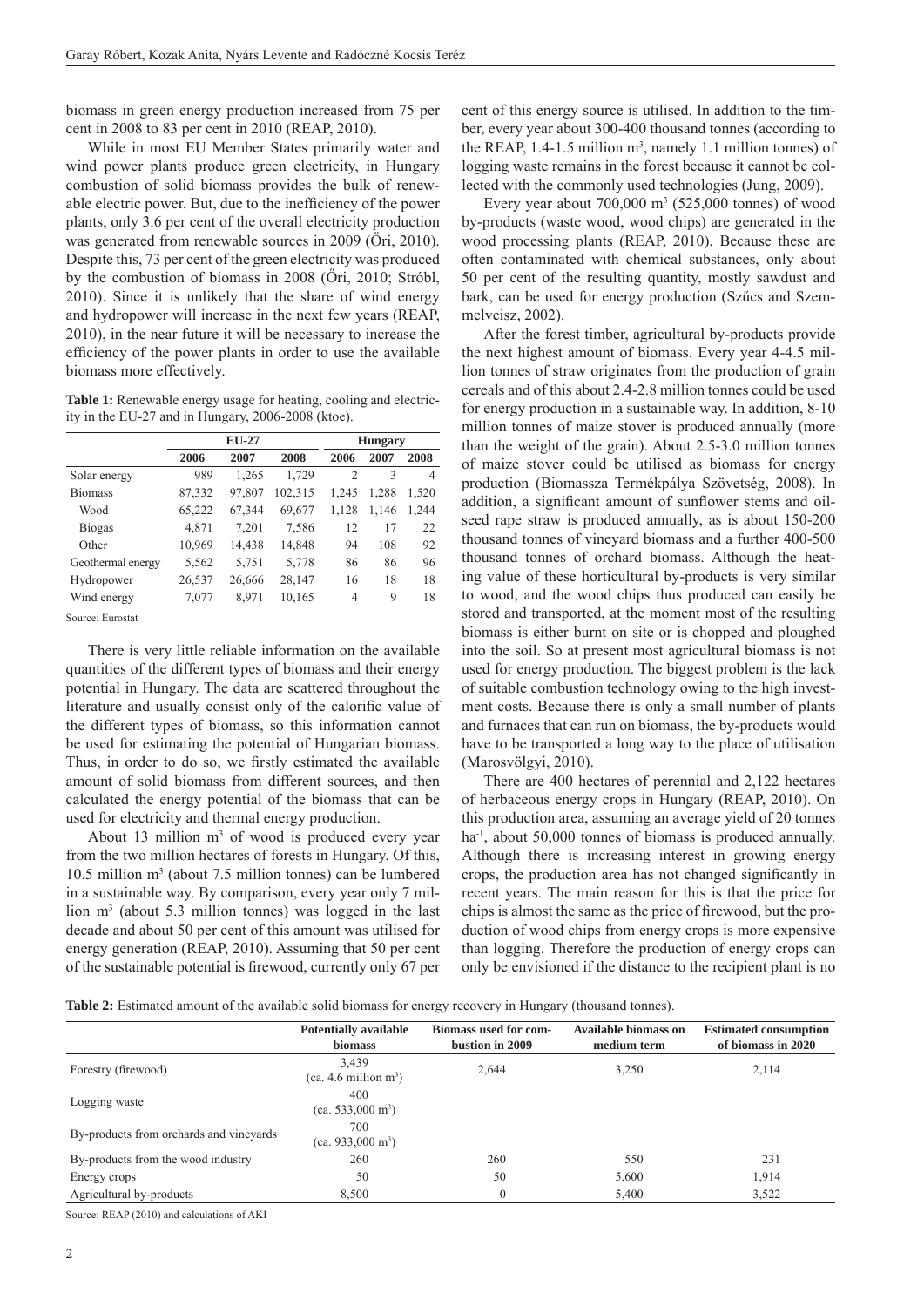**Table 3:** Planned cultivation area of energy crops according to the National Renewable Energy Action Plans of some EU Member States (ha).

|                | Perennial energy crops<br>in $2006$ | Herbaceous energy crops<br>in 2006 | Total area in 2006 | Area planned for cultiva-<br>tion in 2020 |
|----------------|-------------------------------------|------------------------------------|--------------------|-------------------------------------------|
| Austria        | 800                                 | 33,000                             | 33,800             | $300,000$ <sup>1</sup>                    |
| Sweden         | 14,000                              | n.a.                               | 14,000             | 44,000                                    |
| Netherlands    | $\mathbf{0}$                        | 10,000                             | 10,000             | 10,000                                    |
| United Kingdom | 4,196                               | 5,316                              | 9,512              | 700,000                                   |
| Poland         | 6,566                               | 250                                | 6,816              | n.a. <sup>2</sup>                         |
| Italy          | 5,105                               | n.a.                               | 5,105              | n.a.                                      |
| Slovenia       | $\mathbf{0}$                        | 2,980                              | 2,980              | n.a.                                      |
| Hungary        | 401                                 | 2,122                              | 2,523              | 200,000                                   |
| Germany        | 1,200                               | 1,100                              | 2,300              | 2,300                                     |
| Denmark        | $1,000^3$                           | 50                                 | 1,050              | n.a.                                      |
| Ireland        | 63                                  | 617                                | 680                | n.a.                                      |
| Slovakia       | 150                                 | 200                                | 350                | n.a.                                      |
| Lithuania      | 300                                 | $\mathbf{0}$                       | 300                | n.a.                                      |
| Portugal       | $\mathbf{0}$                        | 236                                | 236                | n.a.                                      |
| France         | 192                                 | $\mathbf{0}$                       | 192                | n.a.                                      |
| Romania        | 20                                  | n.a.                               | 20                 | n.a.                                      |

<sup>1</sup> In Austria only two per cent of the biomass used for energy production was solid biomass, the highest amount of biomass was silo maize in 2008 (Kranzl and Kalt, 2010) 2 n.a.: data not available

3 4,000 hectares in 2010

Source: Renewable Energy Utilisation Action Plans of the EU Member States

#### more than 50-80 kilometres (Gyuricza, 2010).

About eight million tonnes of solid biomass for combustion will be needed to meet the 14.6 per cent targeted share of renewables in 2020 (REAP, 2010). It is scheduled that 45 per cent of this amount will originate from agricultural byproducts and waste, 27 per cent will come from forestry, 25 per cent from energy crops and 3 per cent from wood industry by-products. Clearly, the authors of the REAP envisage a dominant role for energy crops. They estimate that there are about 1 million hectares of land that are not suitable for agricultural production, and from this area some 200,000 hectares could be used for the production of energy crops. The REAP anticipates the production of 5.6 million tonnes of energy crops annually (Table 2). However, to achieve this (based on an average yield of  $20$  t ha<sup>-1</sup>) in the next 5-6 years about 280,000 hectares of agricultural land of average quality (i.e. also suitable for agricultural production) would have to be dedicated to the production of energy crops.

Among the EU Member States, only Austria and Sweden have areas dedicated to energy crop production bigger than 10,000 hectares. Therefore Hungary's aim to achieve about 200,000 hectares of energy crops is one of the most ambitious plans in the EU. Apart from Hungary only Austria, the UK and Sweden plan to dedicate major areas to the cultivation of energy crops (Table 3). Most of the EU Member States do not plan to meet their renewable energy target by cultivating energy crops. They would prefer to use solar, wind and geothermal energy to a greater extent or they plan to use the available biomass in a more effective way.

### **Biogas production and utilisation**

Biogas production in the EU is growing rapidly. Consumption increased from 5 million toe per year in 2005 to 8.3 million toe in 2009 (EurObserv'ER, 2010). The most spectacular developments in the sector have been in Germany where smaller capacity biogas plants, principally processing maize and rye for silage and manure, with a generation capacity of 300 to 500kW on average, have been implemented. The total number of biogas plants in the EU Member States had already approached 6,000 in 2009, 4,900 of them operating in Germany. In Hungary, in spite of the huge amount of available agricultural raw materials, the rate of biogas production per 1000 inhabitants is lagging behind the EU average (Figure 1).

In Hungary, 21 municipal waste biogas plants operated in 2010, with a total electricity generation capacity of 12.6 MW. Landfill gas was obtained from 20 landfills, with a generation capacity of 4 MW, and 12.7 MW of additional capacity was under construction in 2010 (Bódás and Kovács, 2011). In 2010, 15 Hungarian agricultural biogas plants were operated, with an average generation capacity of 1 MW. So-called agricultural biogas plants in Hungary are usually closely connected with food processing factories (e.g. in Pálhalma, Nyírbátor, Kaposvár and Szarvas) or with farms generating

60 Biogas production (toe 1000 inh<sup>-1</sup>) Biogas production (toe 1000 inh-1) 50 40 30 20 10  $\Omega$ DE UK LU AT DK NL CZ SE BE SI FR IE FI IT EL LV ES HU SK PL PT EE LT CY RO EU Member State

**Figure 1:** Primary energy biogas production per 1000 inhabitants for each European Union Member State in 2009.

EU-27 mean = 16.7 toe per 1000 inhabitants. No data are available for Bulgaria and Malta. Source: EurObserv'ER (2010)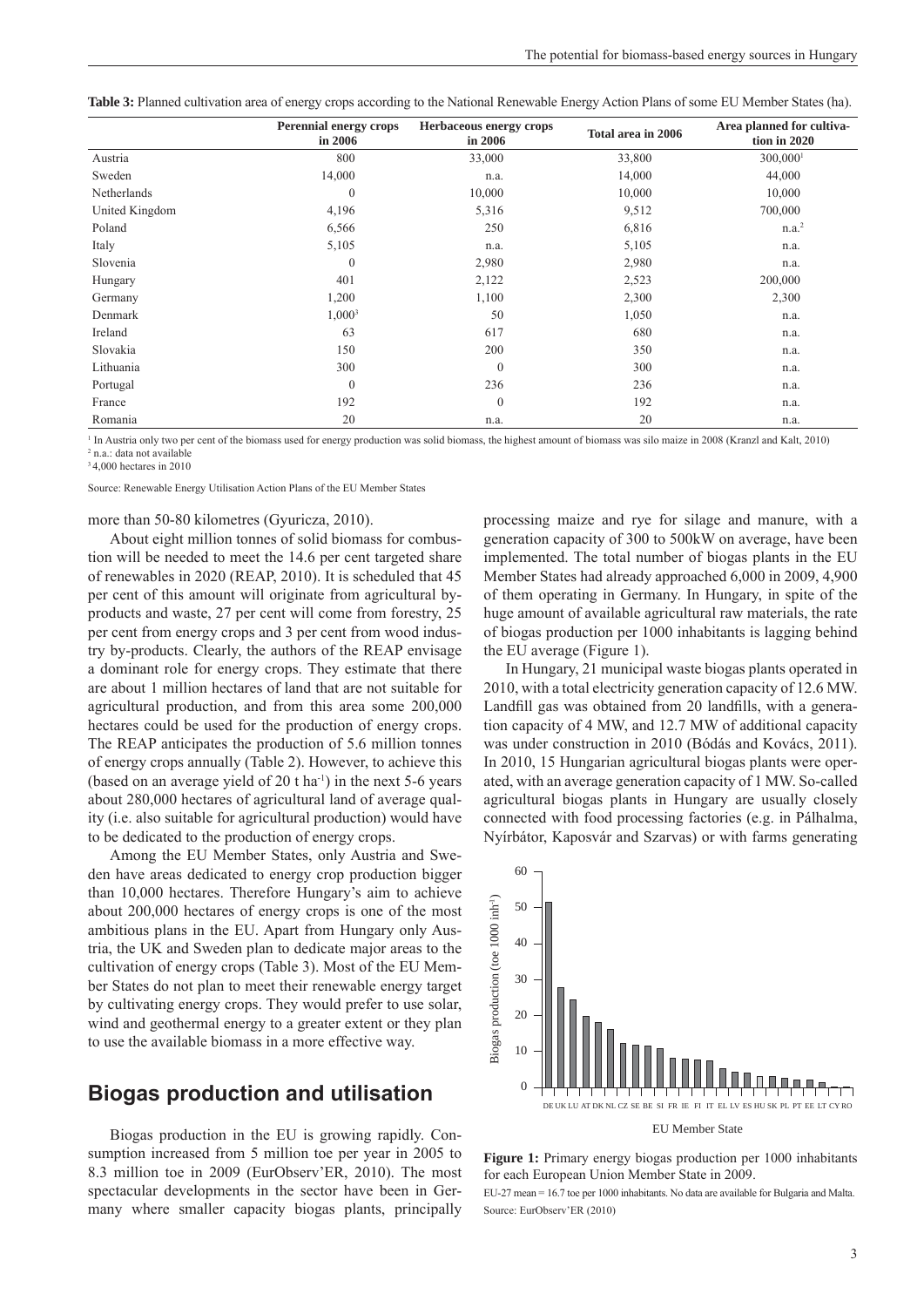large quantities of agricultural by-products (e.g. in Kenderes, Csengersima, Kapuvár and Biharnagybajom). The average capacity of the smaller size biogas plants is about 500kW. Hungarian biogas generation capacity is projected to rise from 14 MW to 100 MW by 2020 (REAP, 2010). The electricity generated will reach 636 GWh by 2020.

The installation of biogas plants is determined by several factors (the quantity and quality of the substrates, the geographical position of the plant, the utilisation and the distribution of the produced biogas, flexible technological alternatives, available capital for the investment, investment return indicators etc.). Therefore, the construction of a biogas plant needs to adopt the most appropriate technology among many technological alternatives.

In Hungary, there is no standard procedure for licensing the construction of biogas plants due to the fact that obtaining permits is a complicated process with several threads running concurrently. The period required to plan and licence a biogas plant is twice or even three times as long as that of the construction itself. There are no two similar permit procedures for biogas plants: the procedure is rather difficult and not very transparent (Energia Klub, 2010). The estimated average investment costs for a biogas plant per 1kW of performance may amount to HUF 1.2 or 1.3 million. The project costs may be even higher if the biogas power plant has also to perform special functions (such as waste management). As a general rule, the specific costs are slightly decreased with increasing capacity. In Hungary, at the actual cost/return ratio and due to the Mandatory Take-off Scheme (*kötelező átvételi tarifarendszer*, KÁT) for electricity, biogas plants of small wattage (<500kW) can operate economically only in exceptional cases, while implementation of similar plants might be also necessary, principally for the sake of waste management.

In the context of the legal and economic environment, the three best available ways to use the biogas produced in Hungary are:

• Upgrade the biogas by increasing its calorific value to natural gas quality and to feed the biomethane thus produced into the natural gas grid. This is the most reasonable method but is not economic with the current prices and supports. Ten per cent of the 14 billion m<sup>3</sup> natural gas consumption could be substituted by biomethane production (Hungarian Biogas Association, 2011);

- The direct local utilisation of biogas. Biogas which has lower heating value could be utilised close to the biogas plant. Biogas plants which produce low calorific value biogas could be connected to the district heating system;
- Use the biogas for electricity production by decentralised power plants. Biogas produced in decentralised cogeneration is usually transformed by gas engines. This process can only be efficient where the cogenerated heat is used locally. If the heat cannot be recycled, the efficiency of biogas production is about 40%, when the cogenerated heat can be used for heating systems, the efficiency could reach 80%.

The most important aspects when setting up a biogas factory utilising agricultural materials are the optimisation of the logistics background and of the raw material provision. Biogas generation based exclusively on liquid manure is not typical either in Hungary or in any other EU Member States. From biological aspects, the C/N ratio required for efficient fermentation and biogas production can only be achieved by using a mixture of several vegetable and animal materials. German biogas plants which work with three or four kinds of raw materials have lower production costs than those which produce biogas only from liquid or solid manure [ADEME, 2010].

A large quantity of fermentation residues is generated during biogas production. In addition to guaranteeing raw material supply, the storage, marketability and/or usability of the residues should also be taken into account during planning of the plants, as all of these factors may influence the profitability of production. Both the geographical location of the land producing the raw materials and the land available for allocating the decomposition residues of the biogas plant has an impact on the profits, as transport is a major cost factor.

A significant amount of waste and by-products are produced during agricultural production and food processing. In the current economic regulatory environment, the optimal way to dispose of these by-products is to use them in biogas plants (Bódás and Kovács, 2011). In ensuring compliance of the treatment and the receipt of by-products with the regulatory system, the investment costs of a biogas plant, based on the data in Table 4, could rise significantly and can achieve 1.2-1.3 billion/ $MW_{el}$  as well.

|  |  |  | <b>Table 4:</b> Source materials of a typical Hungarian biogas plant. |  |
|--|--|--|-----------------------------------------------------------------------|--|
|  |  |  |                                                                       |  |

| <b>Material</b>                   | <b>Volume</b> used<br>(tonnes year <sup>1</sup> ) | Average dry matter<br>$\frac{9}{0}$ | Organic dry matter<br>$\frac{9}{6}$ | Organic dry matter<br>(tonnes year <sup>1</sup> ) |
|-----------------------------------|---------------------------------------------------|-------------------------------------|-------------------------------------|---------------------------------------------------|
| Maize silage                      | 22,750                                            |                                     |                                     | 7,132                                             |
| Animal/slaughterhouse by-products | 8,750                                             | 20                                  | 80                                  | 1,400                                             |
| Pig manure                        | 8.750                                             |                                     |                                     | 446                                               |

Source: MEH-Pylon (2010)

| Table 5: Estimated potential levels of biogas production in Hungary. |  |  |  |  |
|----------------------------------------------------------------------|--|--|--|--|
|----------------------------------------------------------------------|--|--|--|--|

| <b>Substrate</b>   | <b>Quantity</b><br>million tonnes year <sup>1</sup> | <b>Biogas production</b><br>billion $m^3$ year <sup>1</sup> | Natural gas equivalent<br>billion $m^3$ year <sup>1</sup> |  |
|--------------------|-----------------------------------------------------|-------------------------------------------------------------|-----------------------------------------------------------|--|
| Animal by-products | 43                                                  |                                                             |                                                           |  |
| Landfill wastes    | 10                                                  | 0.7                                                         | 0.5                                                       |  |
| Energy crops       | 30                                                  | 3.3                                                         | 4.A                                                       |  |

Source: Lovas (2010)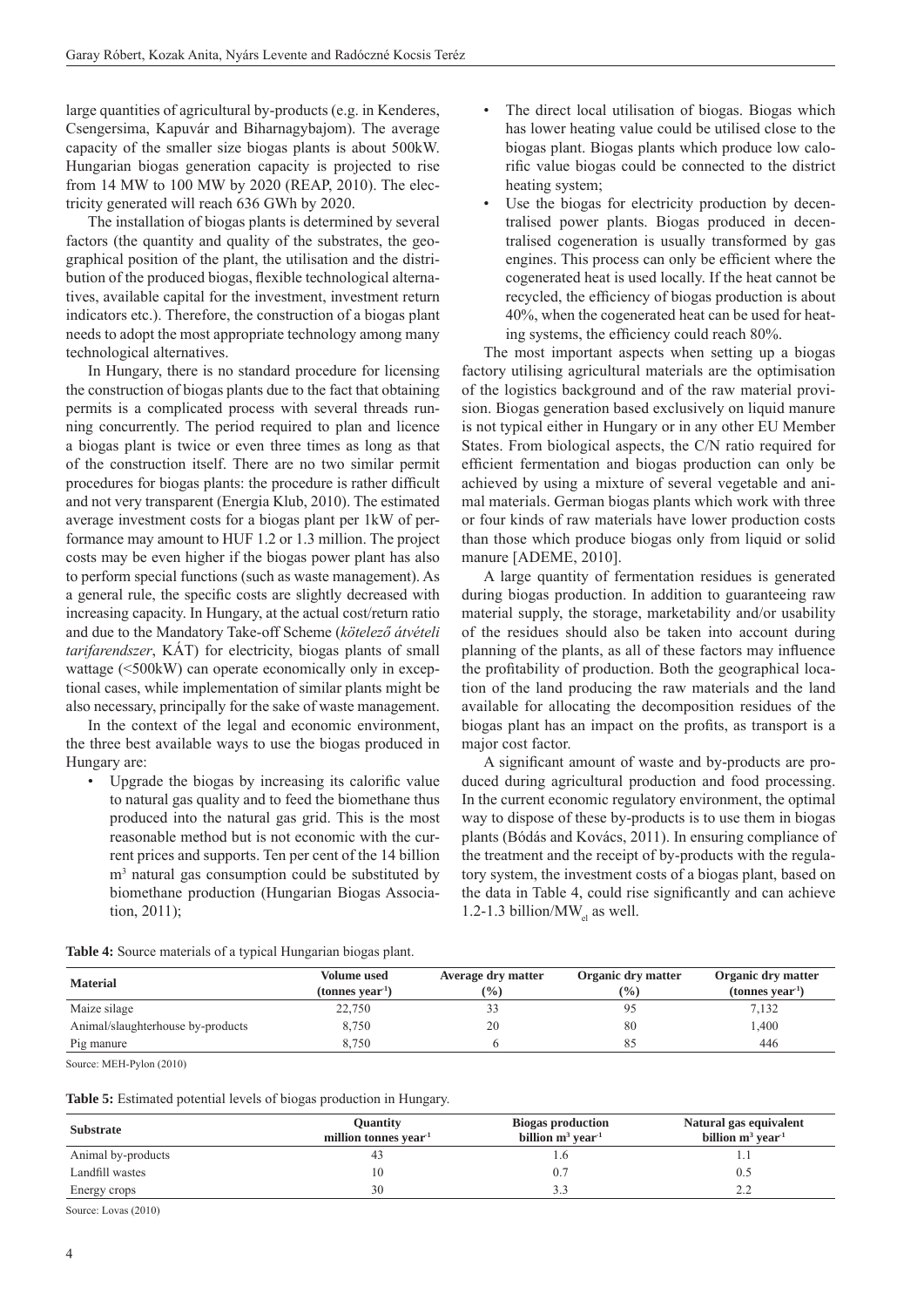By using 1.6 billion  $m<sup>3</sup>$  of animal and slaughterhouse byproducts (including manure) and  $0.7$  billion  $m<sup>3</sup>$  of landfill wastes,  $2.3$  billion  $m<sup>3</sup>$  of raw biogas could be produced which could be enough to substitute 1.6 billion  $m<sup>3</sup>$  of natural gas, i.e. 11% of the yearly natural gas consumption in Hungary (Table 5). By producing energy crops, this quantity of biogas production could be more than doubled (Lovas, 2010).

Estimates for the potential of biogas production in Hungary range from 40 to 223 PJ year<sup>1</sup> (Szunyog, 2009). The theoretical energy potential, if the whole quantity of biomass is used to produce biomethane with the most efficient technologies, is estimated by Szunyog (2009) to be as follows, allowing the replacement approximately 9.5 billion  $m<sup>3</sup>$  of natural gas: plant production by-products: 131 PJ; forest byproducts: 39 PJ; animal husbandry by-products: 4 PJ; sewage sludge: 6 PJ; and landfill: 42 PJ.

Taking into account of the quantity of the theoretically available (maximum) raw materials in Hungary, the producible volume of raw biogas could, in the case of the highest heat value,  $25 \text{ MJ m}^3$ , amount to 8.5 billion  $\text{m}^3$ . In the case of the highest heat value,  $39 \text{ MJ m}^3$  (in natural gas equivalent), the biogas production could be equivalent to  $5.7$  billion m<sup>3</sup> (imported Russian) natural gas.

If the biomass were transformed into biogas/biomethane with lower efficiency, the available biomass could generate



**Figure 2:** Projected biogas share in electricity consumption for each EU Member State in 2020.

EU-27 mean = 1.8%. No data are available for Estonia. Source: ECN (2010)

**Table 6:** Projected renewable energy use in transport in Hungary, 2020 (ktoe).

| Source                               |          | 2005 2010 2015 2020 |          |                          | Distribution,<br>2020(%) |
|--------------------------------------|----------|---------------------|----------|--------------------------|--------------------------|
| Bioethanol/ETBE                      | 5        | 34                  | 106      | 304                      | 56.8                     |
| <b>Biodiesel</b>                     | 0        | 110                 | 144      | 202                      | 37.8                     |
| Hydrogen                             | 0        | $\theta$            | $\theta$ | $\theta$                 | 0.0                      |
| Renewable electric energy<br>(road)  | $\theta$ | $\Omega$            | $\Omega$ | $\mathfrak{D}_{1}^{(1)}$ | 0.4                      |
| Renewable electric energy<br>(other) | $\theta$ | 6                   | 15       | 22                       | 4.1                      |
| Other renewable sources<br>(biogas)  | $\theta$ | $\Omega$            |          | 5                        | 0.9                      |

Source: REAP (2010)

75 PJ energy and could replace a maximum of 1.9 billion m3 natural gas. Biogas will account for 5 PJ (4%) of the total 120 PJ bioenergy production by 2020 (REAP, 2010).

Thus in terms of the share of biogas in total electricity consumption, Hungary is likely to still be in a lagging position amongst the EU-27 Member States in 2020 (Figure 2). In spite of Germany's leading position in the EU in the installation and operation of biogas plants, Denmark and Latvia have the highest projected share of biogas in overall electricity production in 2020. According to the Danish Energy Strategy, Denmark intends to achieve independence from coal, oil and natural gas through a shift to wind and biomass. In Denmark, the favourable economic and legal framework has had a positive impact to the development of biogas industry. The Danish biogas industry was promoted by legislation regarding handling of manure, energy and waste treatment legislation, subsidies for construction, and research (Al Seadi, 2010). In line with the Danish Renewable Energy Action Plan, Denmark plans to use up 50% of the manure produced for biogas production, and increase the biogas based energy to 20 PJ (against 4 PJ in 2010, 0.5% of total energy consumption in Denmark). Denmark's estimated biogas potential is about 40 PJ (of which 26 PJ derives from manure).

### **Production and use of biofuels**

Directive 2009/28/EC obliges each EU Member State to achieve a 10% share of renewable energy in transportation by 2020 (European Parliament, 2009). In order to comply with this requirement, the Hungarian REAP envisages increasing consumption of bioethanol to 304 ktoe, of biodiesel to 202 ktoe, of electric energy generated from renewable resources to 24 ktoe and of other biofuels (e.g. of biogas) to 5 ktoe by the end of the decade (Table 6). Liquid biofuels will have a total share of 95%; i.e. 475,000 tonnes of bioethanol and 230 tonnes of biodiesel (REAP, 2010). With regard to the continuing economic efficiency limitations of the production and use of second generation biofuels, 100% of the bioethanol used in Hungary in 2020 will derive from first generation production. As regards biodiesel, 205,000 tonnes of the envisaged 230,000 tonnes will be first generation fuel, while the rest could be manufactured from animal fats and used frying oil.

In 2010 petrol represented only 33% of fuels used for transport in the EU-27 while diesel accounted for 67%, if the energy content of the two types fuels is considered. There are some differences between EU Member States, but Hungary is close to the average with a distribution of 37% petrol and 63% diesel. It is unclear how the development of engine technology and implementation of new emission standards will affect fuel distribution by 2020, but major changes cannot be expected since commercial vehicles depend heavily on diesel engines. If an EU Member State would like to substitute petrol and diesel ten per cent equally, then the distribution of the two type of biofuels should reflect the share of the conventional fuels. If the distribution of biofuels strongly differs from the fossil counterparts, then the EU Member State should make extra effort to promote either bioethanol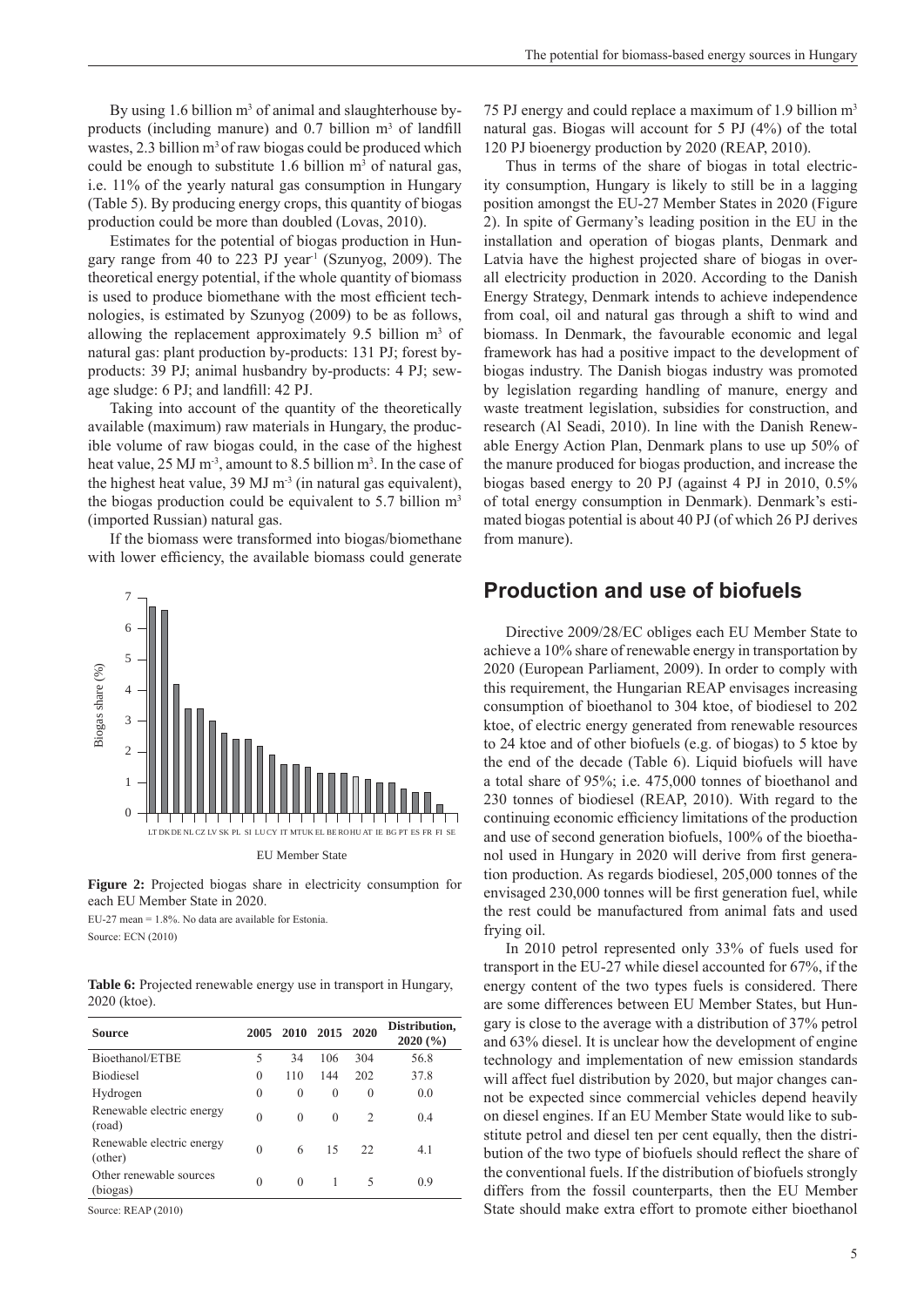or biodiesel utilisation. This is the case in Hungary since, based on the data of the national REAPs, Hungary has one of the most ambitious plans concerning bioethanol use in 2020 (Figure 3).



EU Member State

**Figure 3:** Projected share of bioethanol in liquid biofuel mix in the EU Member States in 2020 (%).

Data are based on energy content of fuels and biofuels. EU-27 mean = 25.2% Source: Own calculation based on data from ECN (2010)

Promotion of biofuel usage began in Hungary in 2005. From 1 January 2005 biofuels were exempted from excise tax, but it was not sufficient to ensure profitability except ethyl tert-butyl ether (ETBE) blending. As in many other countries, only implementation of a mandatory blending rate in mid-2007 resulted in real development of biofuel utilisation. The rate is fixed at  $4.8\%$  vol for both petrol  $(3.1\%$ ethanol in energy) and diesel (4.4% biodiesel in energy) (Table 7). According to the Hungarian government regulation 343/2010 XII 28 on biofuels, the next update is due in 2014 when mandatory blending of biofuels will be raised to 4.9% in energy content in both types of fuel. Hungary has clearly not fulfilled the requirements (5.75% biofuel content in energy of fuels in 2010) envisaged in Directive 30/2003/ EC (European Parliament, 2003).

By 2010 the rate of use of ethanol had reached 6.4% in volumetric terms, greatly exceeding the 4.8% stated in the existing legislation. This can be explained if we know the present market situation. MOL, the company which supplies all petrol stations in the country, has been blending Slovakian ethanol in its refineries, since a Slovakian company won the multi-annual international tender. Hungrana, presently the only ethanol producer in Hungary, is forced to export its production and tried to sell its ethanol in the Hungarian fuel market in the form of E85 (max 85% ethanol and petrol mix) at petrol stations. The Hungrana E85 strategy turned out to be surprisingly successful. Supported by the then existing tax exemption and the rapidly increasing fuel prices, sales developed quickly. In 2009 the volume of sales reached 3.9 million litres, increasing to 36 million litres in  $2010$ . In the first quarter of  $2011$  sales of E85 were again significantly higher than in the same period of 2010. Concerned by the loss of tax revenues and the financial crises of the country, the Hungarian Parliament raised the excise tax on E85 in several steps (by 90 HUF, 0.3 EUR), while putting aside the stated targets for 2020. Consequently by 2012 E85 had lost its attractiveness and competitiveness in the Hungarian fuel market. A similar development was not registered in the case of biodiesel, since pure biodiesel is not sold in Hungary.

In spite of the present situation, according to the REAP, in 2020 all bioethanol and biodiesel will be manufactured domestically, even if the mandatory blending of Directive 2009/28/EC requires only the use and not the production of biofuels. Hungarian agriculture will be able to produce – indeed it already produces – the required quantity of raw materials. The capabilities of Hungarian agriculture, the local traditions and experiences of arable farming put Hungary in a more advantageous situation than most other EU Member States concerning biofuel production. In contrast with the Hungarian situation, in 2009 the biofuels blending rate was 2.9% in the UK, but approximately 90% of biofuels produced in the country was processed using imported feedstock (Committee on Climate Change, 2011).

The Hungarian bioethanol industry presently absorbs about 400,000 tonnes per year of maize, the primary raw material for Hungarian bioethanol manufacture owing to its higher average grain yield and higher ethanol yield during processing than spiked cereals. Beyond current food, feed and industrial utilisation needs, about 2.5-3.5 million tonnes of maize is exported annually without processing. To achieve the goal set for 2020, i.e. to manufacture 475,000 tonnes of ethanol, an additional 1.1 million tonnes of maize would be required over and above the current 400,000 tonnes. This quantity can be produced on a land area of 240,000 hectares,

**Table 7:** Use of biofuels in Hungary compared to total fuel use, 2005-2010.

|                        | 2005     | 2006         | 2007  | 2008  | 2009  |       | 2010           |       |
|------------------------|----------|--------------|-------|-------|-------|-------|----------------|-------|
|                        | ktoe     | ktoe         | ktoe  | ktoe  | ktoe  | 1000t | million litres | ktoe  |
| Petrol                 | 1,457    | 1,552        | 1,595 | 1,679 | 1,634 | 1,378 | 1,755          | 1,415 |
| Diesel                 | 2.484    | 2,723        | 2,804 | 3,012 | 2,998 | 2,750 | 3,254          | 2,824 |
| Total fuels            | 3,941    | 4,275        | 4,400 | 4,691 | 4,631 | 4,128 | 5,010          | 4,240 |
| Of which:              |          |              |       |       |       |       |                |       |
| Bioethanol             | 3        | 12           | 27    | 47    | 50    | 89    | 113            | 57    |
| <b>Biodiesel</b>       | $\theta$ | $\mathbf{0}$ | 2     | 118   | 124   | 132   | 150            | 119   |
| Total biofuels         | 3        | 12           | 29    | 165   | 174   | 222   | 262            | 175   |
| Bioethanol share, %    | 0.20     | 0.75         | 1.69  | 2.80  | 3.07  | 6.48  | 6.41           | 4.01  |
| Biodiesel share, %     | 0.00     | 0.01         | 0.07  | 3.90  | 4.14  | 4.81  | 4.61           | 4.20  |
| Total biofuel share, % | 0.07     | 0.28         | 0.66  | 3.51  | 3.76  |       |                | 4.14  |

Source: Country development reports of Hungary submitted to the European Commission according to Directive 30/2003/EC.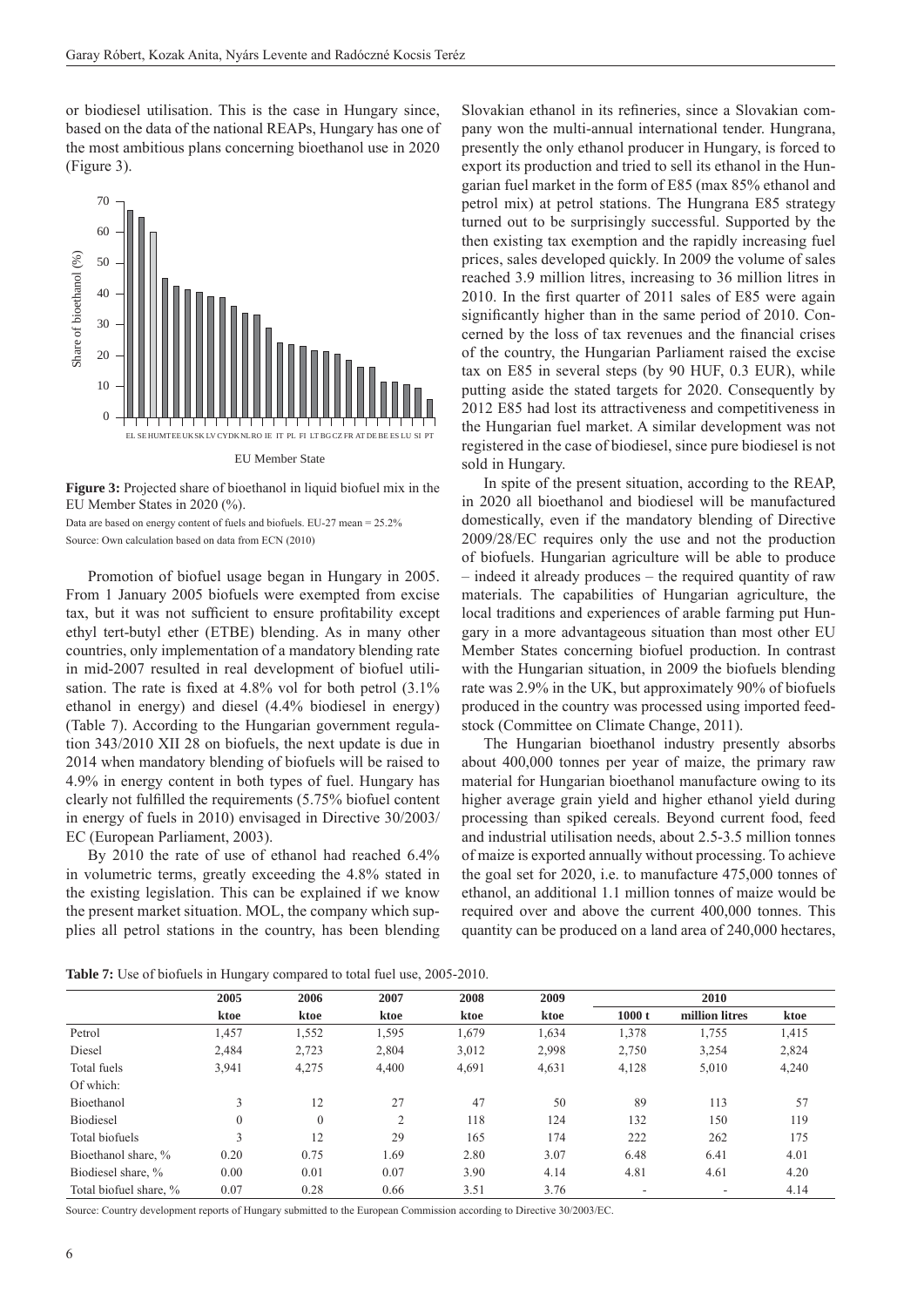|                   | <b>Production</b><br>Net exports<br><b>Average of 2005-2009</b> |        |       | Potential biofuel production from exported raw materials |    |       |
|-------------------|-----------------------------------------------------------------|--------|-------|----------------------------------------------------------|----|-------|
|                   |                                                                 | 1000 t | 1000t | million litres                                           | PJ | ktoe  |
| Maize             | 7,557                                                           | 3,502  | 1,051 | 1,330                                                    | 28 | 665   |
| Wheat             | 4.700                                                           | 1,962  | 588   | 745                                                      | 16 | 372   |
| Bioethanol, total |                                                                 |        | 1,639 | 2,075                                                    | 44 | 1,037 |
| Rapeseed*         | 570                                                             | 505    | 202   | 230                                                      |    | 180   |
| Sunflower seed    | l 215                                                           | 518    | 207   | 235                                                      | 8  | 185   |
| Biodiesel, total  |                                                                 |        | 409   | 465                                                      | 15 | 365   |

**Table 8:** Estimated Hungarian biofuel potential based on unprocessed raw material production and net export data for the period 2005-2009.

\* Average production of 2009-2010, average net exports of 2007-2009.

Source: Own calculation based on databases of Hungarian Central Statistical Office

i.e. one fifth of the present Hungarian maize production area. If the structure of Hungarian arable crop production does not change radically and the numbers of livestock continue to stagnate, still 1.4 to 2.4 million tonnes of maize will be available annually for selling on foreign markets, or for processing and export in the form of ethanol.

Although Hungary is one of the top producers of sunflower seed in Europe, rapeseed constitutes the primary raw material for biodiesel production. Sunflower oil for food usage is valued more highly than other common vegetable oils in Europe. Furthermore, rapeseed oil has better features concerning fuel quality. Production of at least 550,000 tonnes of rapeseed may be expected annually, thus Hungary's biodiesel need envisaged for 2020 can also be satisfied by using domestic raw materials.

We made a simple calculation to quantify how much first generation biofuel could be produced in Hungary by processing all of the currently exported raw materials (Table 8). This disregards the volume already used for manufacturing biofuels, and of the multiplying effect of ethanol production by-products (use of by-products for animal feed can free further basic crops for processing). Hungary has the potential to produce at least three times as much first generation bioethanol (the commitment is 304 ktoe; Table 6) and about twice as much biodiesel (the projected first generation use is 180 ktoe) than would be required by the 2020 commitments. Using only exported maize for first generation ethanol production would theoretically allow Hungary to replace 47% of the energy content of petrol in 2010 (petrol use 1415 ktoe; Table 7). It could be carried out without changing present land use, and without affecting any present food, feed and industrial use. Processing and domestic use would definitely hurt the agricultural trade balance but on the other hand biofuel use would a replace significant part of the petrol refined from imported mineral oil.

The huge maize and oilseed surplus has attracted many Hungarian and foreign investors. Prior to 2008 over two dozen projects were announced, in the case of ethanol plants with a total processing capacity of 7-8 million tonnes of maize, however due to the rapidly increasing agricultural prices in 2007 and the subsequent financial crisis, almost all were cancelled or postponed. The same happened with the thirty small-scale ethanol processors and oilseed mills, even if they applied for and were granted generous investment support from New Hungary Rural Development Programme (ÚMVP) funds.

Since most planned projects have been cancelled, processing capacities for producing the biofuel quantity envisaged for 2020 are available only in part. Ethanol for fuel is at present produced exclusively in the Szabadegyháza plant of Hungrana with 135,000 tonnes output capacity. Because the plant also produces isoglucose it was reconstructed with wet milling technology. Construction of Pannonia Ethanol's dry milling bioethanol plant of 160,000 tonnes output capacity in Dunaföldvár is at an advanced stage. For guaranteeing Hungary's self-supply, construction of at least 170-180 thousand tonnes of additional production capacity will be necessary by the end of the decade at the latest.

Small scale ethanol production could in theory be more economic, thanks to the accounting of the raw material of own production at cost (without profit sacrifice), the lower transport costs, utilisation of the by-products locally or within the plant and to the lower investment requirements (no need to dry the wet distillers' grain generated). However, efficient utilisation of the by-products in complex systems presents serious challenges (for example, integration of the raw material producers and the users of by-products).

The oilseed crushing capacity required for the satisfaction of the expected domestic demand of biodiesel will be abundantly available thanks to the Glencore plant in Foktő which is currently under construction and to the oil seeds processing factory to be built in connection with the biodiesel plant in Komárom of Envien and MOL, in addition to the already existing important vegetable oil factories in Martfű, Sajóbábony and Visonta. However, esterification capacities are still insufficient. Satisfaction of the biodiesel demand is possible from other sources, too. For example, MOL is conducting research into the production of biodiesel with cleaner burning properties than methyl-ester, based on utilisation of a wider range of basic materials.

Utilisation of the by-products of biofuel production defines the economy, energy balance and complex environmental effects of the production. AKI has calculated that the theoretical maximum use of DDGS (Distillers' Dried Grains with Solubles) as fodder with the current structure of the domestic livestock is between 300 and 350,000 tonnes. According to REAP (2010), generation of around that quantity of DDGS may be expected in 2020. Should Hungary succeed in restoring livestock numbers to the levels at the time of its EU accession, utilisation of rape meal for fodder might grow to 210,000 tonnes by 2020. On the other hand, the quantity available at that time may amount to 300,000 tonnes. The rest can be disposed of by burning or utilised as raw material for biogas production.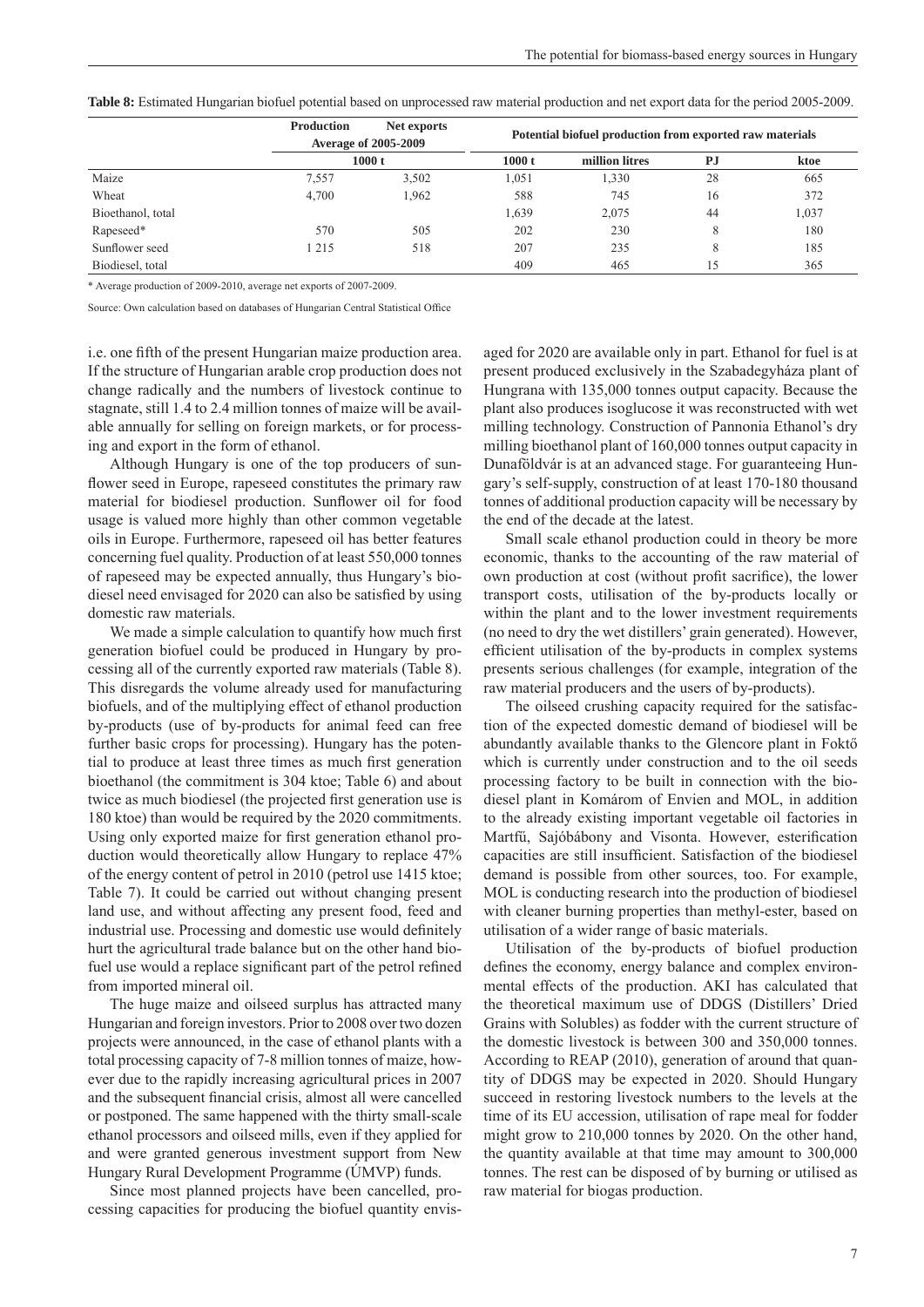### **Discussion**

It is expected that solid biomass will continue to be the most used bioenergy source in Hungary and, on the basis of the calculations of AKI, the amount of solid biomass that will be needed by 2020 is already available from forestry and agriculture. However, only about a quarter of the amount of solid biomass that could potentially be utilised for energy generation is currently used for heat or electricity generation. In order to supply the required amount of biomass from the already available sources a greater proportion of the byproducts and waste biomass will need to be collected and the thermal and electric power plants will have to diversify their biomass consumption by using more by-products and waste material. The planting of energy crops will therefore only be necessary in the context of local considerations such as the supply of local generating plants.

Although we conclude that Hungary has the potential to fulfil all of its commitments made in the Directive 28/2009/ EC, there are many uncertain factors, including agricultural and energy price development, technological development and environmental issues can affect the relative position and the profitability of biomass based energy production. Here we discuss some of these factors further.

In Hungary the potential to produce first generation biofuels from domestically grown crops is significantly higher than in most EU Member States but the development of the sector has not met expectations. To stimulate progress toward the targets set by the REAP the Hungarian government will have to clarify the uncertainties surrounding the sector, thus projecting a pathway for investors. Providing targeted financial support (for example to small-scale producers) is essential in order to gain the most benefit from biofuel production.

Were new factories to be constructed on the basis of the raw material surplus, sale of the maize-based bioethanol manufactured in Hungary would be certainly possible in foreign markets. Bioethanol production is competitive in the EC at the custom tariff presently applicable to non-denatured ethyl alcohol. Development of second generation technologies, even although their rapid spread is unlikely, may amend the demand for a total of five million tonnes of imported bioethanol, specified in the EU Member States' REAPs. Thanks to the existing technologies and the available professionals, the first generation bioethanol plants can be relatively easily and quickly converted, thus enjoying advantages against the newly implemented production capacities.

Comparing the envisaged consumption of biofuels with the expected consumption of petrol and diesel it can be estimated that the quantities specified in the REAP would imply a mixing rate of 16% in energy equivalent for ethanol and of 6% for biodiesel in 2020. In volumetric terms ethanol blend in petrol would reach 22%. Such a rate of utilisation of ethanol – whether in form of ETBE or blended therewith – is only possible after technological improvement. An efficient way could be to replace obsolete vehicles of public transport systems and in other services managing fleets (i.e. postal services, taxis, local delivery vehicles), but this would involve serious investment expenses.

In the EU Member States, different systems of subsidies exist which influence the penetration of renewable energies for electricity production: feed-in-tariffs, marketable green certificates, green premium systems (Fouquet, 2009). In the case of cooling and heating, the use of renewable energies is initiated by subsidies for investment costs (all EU Member States), feed-in-tariffs (Germany), investment tax credits (Netherlands, Sweden and Ireland), and special credit facilities

In Hungary, feed-in tariffs regulate renewable energies for electricity production. The current KÁT for green electricity will be superseded in 2012 by a new Renewable and Alternative Energy Sources, Combined Heat and Power Feed-in Support System (METÁR), which incorporates features from the German, Austrian and Czech models. The Ministry of National Development plans to extend METÁR to heat from renewable energy sources, but the new system will not support natural gas-based combined power generation. It is expected that the basis of this statutory and regulatory scheme will be a guaranteed purchase price, but the amount of energy purchased will be capped by a quota system. Different feed-in tariffs will be applied to municipal waste biogas, agricultural biogas and landfill biogas. In the future, smaller power plants will be allowed to join the support system, but they will have to reach a higher overall efficiency than in the KÁT. The regulatory framework of METÁR was expected to be finalised at the beginning of 2012, but the specific tariffs will be defined in July 2012 (METÁR, 2012). Currently, neither the solid biomass-based energy production nor the biofuel production is profitable with the market feedin tariffs in place in Hungary at present. The prospects for the currently operating power and biofuel plants, and also the future of the planned investments, together with the fulfilment of the 2020 goals, will depend heavily on the levels at which these tariffs are set.

At the time of completing this study, the necessary legal, technical and commercial conditions for gas grid injection were also not present. As the legislation is now emphasising renewable power generation, the biogas plants presently in operation are struggling to exploit their generating capacity. Full exploitation of the heat energy generated in the biogas plants designed for cogeneration of electric and heat energy is not an easy task due to the seasonality of on-farm energy requirements (heating, crop drying), while selling to outside may be difficult owing to the fact that the plants are often remote from residential areas. In cases where neither off-take possibilities of the electric energy, nor the local utilisation possibilities of the cogenerated heat are present, upgrading to natural gas quality is worthy of consideration, because in this case the biogas can be withdrawn from the system where its energy content can be used in the most efficient manner.

Production and utilisation of biofuels in a sustainable manner constitutes a prerequisite for their recognition as fulfilling the obligations and for receiving financial support. From 1 January 2011 the EC has endeavoured to ensure sustainability through introduction of so-called sustainability criteria. Such criteria however specify only a decrease in GHG emissions. Computation of GHG emissions and the determination of the other environmental indices of biofuel production (such as energy balance and water balance) are still awaited. With regard to the fact that such indices may considerably differ subject to the technology used and to